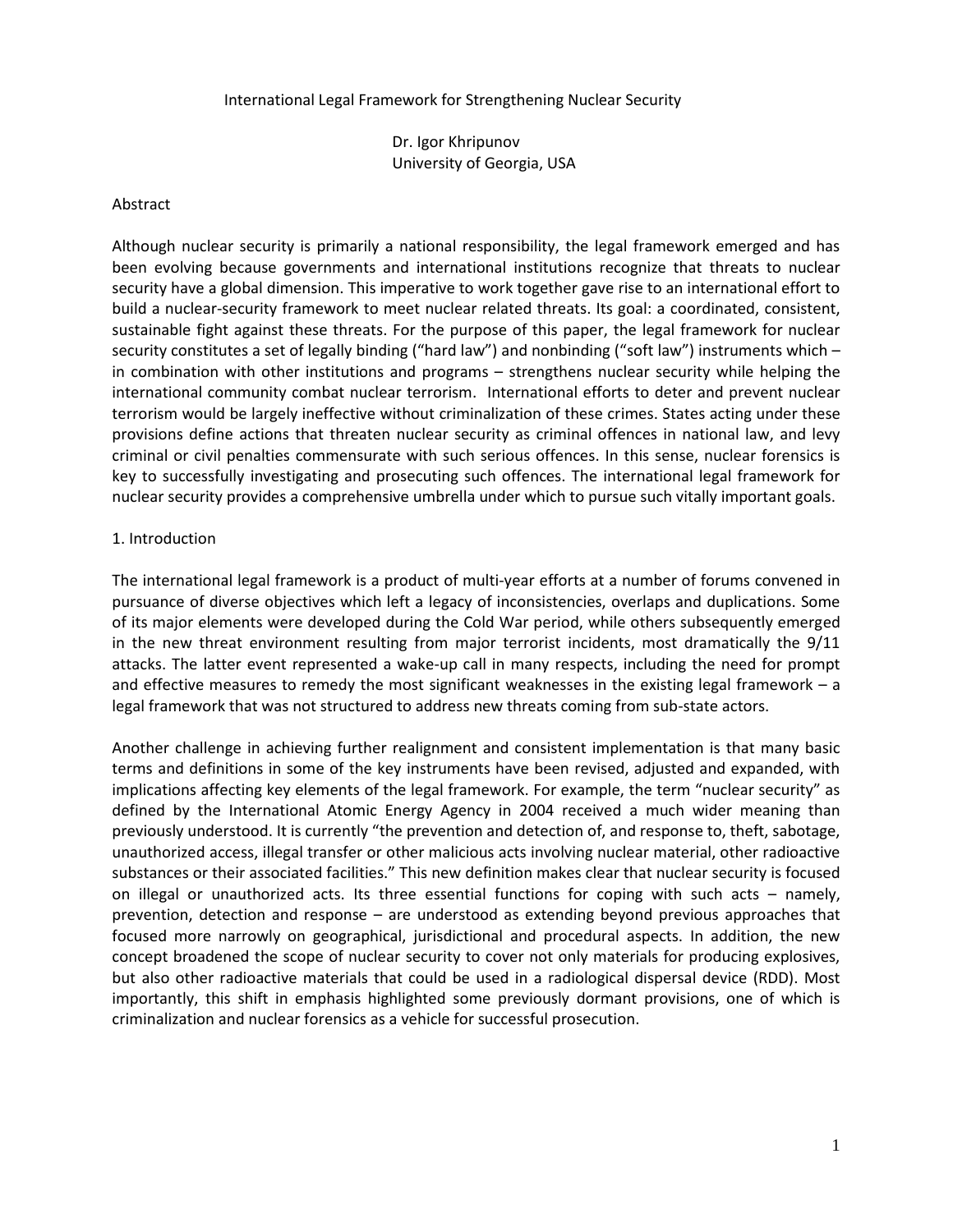## 2. A Growing Diversity of the Legal Instruments

The complexity of the legal framework was acknowledged by the IAEA Director General Yukiya Amano. As emphasized in his characterization, "the international legal framework on nuclear security has developed in a complex manner and now consists of a broad collection of legally binding and nonbinding international instruments that at times may be considered as difficult to comprehend." ["The International Legal Framework for Nuclear Security," IAEA International Law Series No. 4, 2011] In recognition of these challenges, Indonesia, as a participant in the Nuclear Security Summits (NSS), volunteered to develop as a "gift basket" the National Legislation Implementation Kit on Nuclear Security designed to provide building blocks to countries intent to integrate relevant provisions of the international legal framework into their own national legislation.

Figure 1 illustrates the multi-tiered structure of the legal framework consisting of two major interactive clusters, i.e. binding "hard law" and nonbinding "soft law" with subcategories in each cluster.

| A) Complementary     |
|----------------------|
|                      |
| Recommendatory<br>B) |
|                      |
|                      |

Figure 1: Multi-Tiered Structure of the Legal Framework for Nuclear Security

Instruments in the "hard law" cluster are binding and normally negotiated by states through an established diplomatic process. Obligations are typically specific and there are provisions for verification and enforcement to ensure compliance. Some instruments may involve sanctions for violations. "Soft law" elements are based on voluntary policy commitments either developed through informal consultations or proposed unilaterally. Their recommendations and guidance are typically discretionary while their verification or enforcement mechanisms are weak or nonexistent. Soft legal documents do not usually envisage specific sanctions for noncompliance but may involve review procedures.

Although "soft law," non-treaty instruments have often been developed on an ad hoc basis and in a time-constrained manner, they have the potential for evolving into binding agreements, if and when circumstances warrant such a transition. Given the urgency of taking appropriate measures to maintain nuclear security and other considerations, the "soft law" approach typically provides a more flexible means of achieving prompt progress, largely because it avoids time-consuming formal negotiations and can attract participation by more state parties.

In the rapidly evolving threat environment of nuclear terrorism, these agreements often serve as grounds for testing innovative ideas and action before they are codified into binding norms. It is important that a balance be maintained between the "soft" and "hard" elements of the legal framework. This will include, initially, working with relevant states to ensure that "soft law" guidance documents are effectively implemented in national systems. Based on experience and demonstrated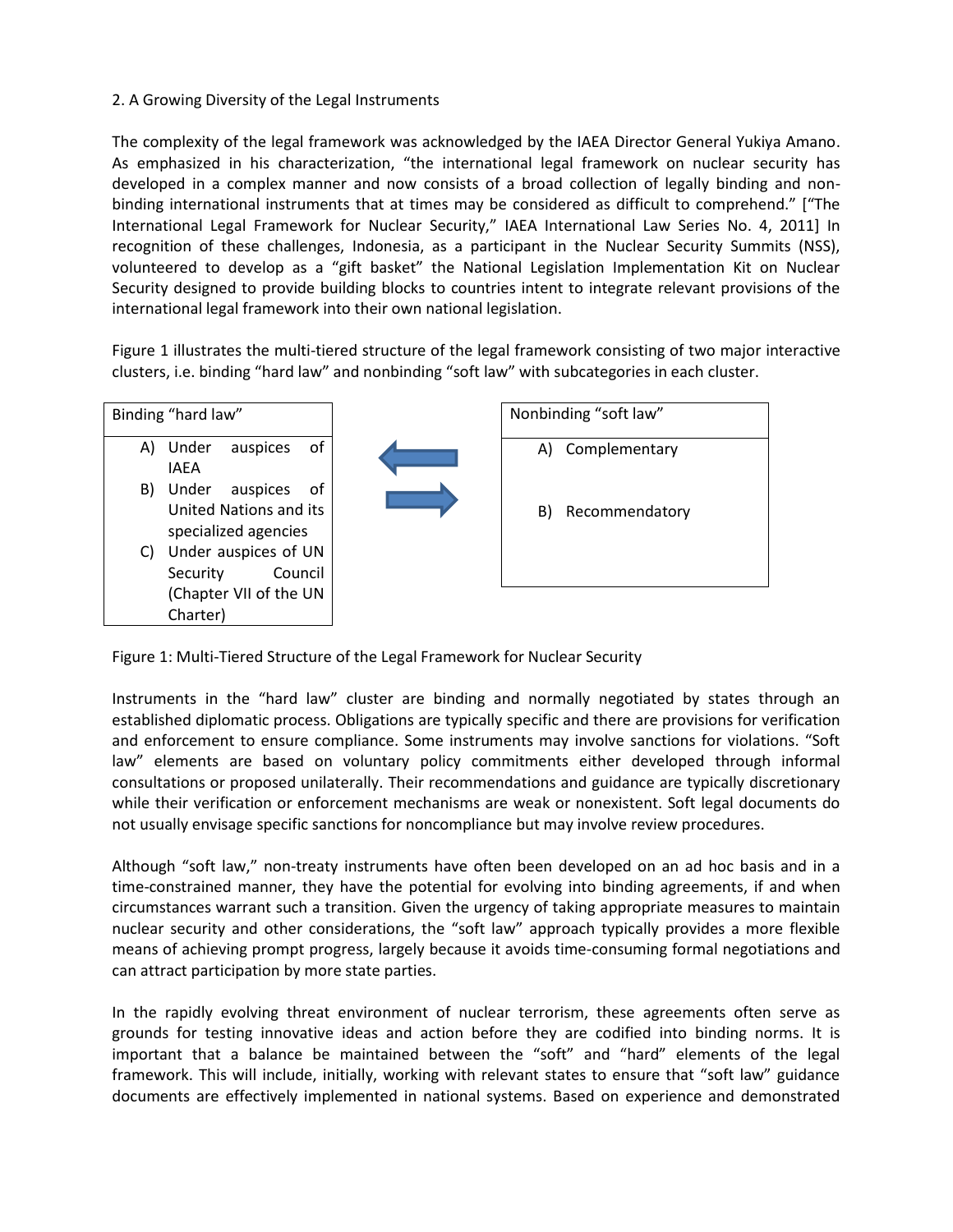need, the process of "hardening" selected non-binding agreements should be pursued in relevant international forums.

Accordingly, the distinction between "hard" and "soft" law instruments is less significant than how they are implemented in national law. If a state fails to accurately and completely incorporate the provisions of a "hard law" instrument into its domestic legal and regulating framework that instrument cannot be effectively implemented. On the other hand, if a state codifies a "soft law" document into its national laws and regulations and applies its terms in a rigorous manner, the results will be consistent with a "hard law" approach.

#### 3. "Hard Law" Instruments

Binding "hard law" documents are broken down into three categories depending on the auspices under which they were developed and adopted.

A. Most important instruments under the IAEA auspices are:

*1980 Convention on Physical Protection of Nuclear Material (CPPNM)* which applies to nuclear material used for peaceful purposes while in international transport and with some exceptions also to domestic use, storage and transport. *2005 Amendment to CPPNM* (yet to be ratified) extends the scope of the CPPNM to also cover nuclear facilities and nuclear material in domestic use, storage and transport as well as sabotage. The slow rate of ratification is a common challenge to many international instruments. Although the amendment sets forth general measures for physical protection of nuclear material, specific regulating requirements and enforcement measures must be adopted and applied by domestic bodies, some of which lack the legal and technical resources for effective implementation.

*1986 Convention on Early Notification of a Nuclear Accident* applies in the event of any accident involving specific facilities or activities of a state party from which a release of radioactive material occurs or is likely to occur and which has resulted or may result in an international trans-boundary release that could be of radiological safety significance to another state. *1986 Convention on Assistance in the Case of a Nuclear Accident or Radiological Emergency* covers bilateral and multilateral assistance arrangements in connection with a nuclear accident or radiological emergency. These two instruments formally belong to the nuclear safety domain but there is a significant safety-security interface.

B. The UN framework is comprised of the 19 universal legal instruments against terrorism of which at least two have direct relevance to nuclear security and nuclear terrorism. *2005 International Convention for the Suppression of Terrorist Bombing* creates a regime of universal jurisdiction over unlawful and intentional use of explosives and other lethal devices against various public places with intent to kill or cause serious bodily injury, or with intent to cause extensive destruction of the public place, through the release, dissemination or impact of toxic chemicals, biological agents or radiation or radioactive material. *2005 International Convention for the Suppression of Acts of Nuclear Terrorism* has a broader scope than the CPPNM and its 2005 Amendment to the extent that it criminalizes acts involving "radioactive material," which includes not only nuclear material, but also other radioactive material. Several other universal anti-terrorism instruments have provisions which address nuclear security or may help address it with some of them developed within the organizational context of UN specialized agencies (e.g. International Maritime Organization, International Civil Aviation Organization) and designed to meet primarily their specific needs. Their common objective is to identify actions considered as offences, require state agencies to criminalize these offences in domestic law,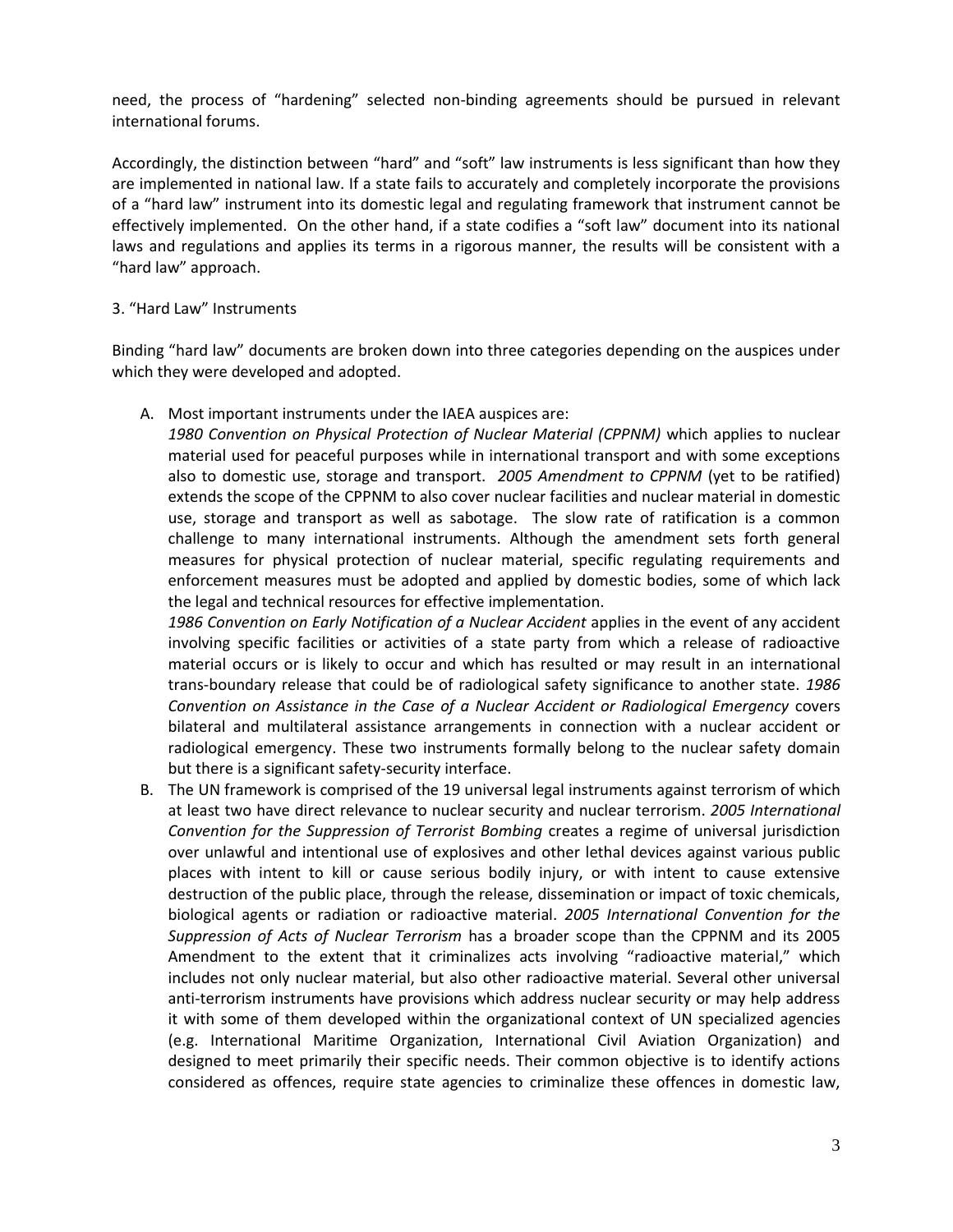require states to establish jurisdiction over offenders and to prosecute or extradite them, and provide a mechanism for international cooperation. However, most instruments have not achieved universal adherence with many states not yet parties to them. Because institutional arrangements for monitoring implementation are absent or uneven, a number of them typically lack clear and predictable measures for imposing sanctions for non-compliance. In view of these inconsistencies and weaknesses, UN member states are negotiating an additional international treaty, a draft comprehensive convention on international terrorism which would complement the existing framework of international anti-terrorism instruments and would build on their key guiding principles.

C. UN Security Council Resolutions adopted under Chapter VII of the UN Charter are therefore binding on all member states. Pursuant to article 48(2) of the UN Charter, "Such decisions shall be carried out by the Members of the United Nations directly and through their action in the appropriate international agencies of which they are members." A key resolution in this subcategory is UNSCR1540 (2004) designed to prevent weapons of mass destruction from falling into the hands of non-state actors. The rationale behind the resolution was to complement and reinforce existing legal instruments rather than replace them.

Seen in the context of previously established regimes, Resolution 1540 was meant to spur states to carry out their responsibilities under relevant instruments, enlist nongovernmental stakeholders in the fight against WMD terrorism, and widen that fight to include non-state groups. Specifically the resolution demanded from UN member states to establish domestic controls to prevent the proliferation of unconventional weapons and related materials, including measures pertaining to accounting, security, physical protection, border and law enforcement, and trade-related controls.

Critical support for efforts to meet challenges under UNSCR1540 comes from the 1540 Committee and the committee's group of experts. The committee, a subsidiary body of the UN Security Council, monitors compliance by reviewing country reports and connecting states in need of assistance. In 2011, the mandate of the committee was extended by 10 years.

Like any innovation, however, UNSCR1540 initially elicited a mixed reaction. One main reason for skepticism was that not all UN member states considered the threat of WMD terrorism and illicit trafficking in related materials to be their top priority. Some countries initially questioned the UN Security Council's role in addressing this threat, particularly the council's decision to impose binding nonproliferation and security obligations outside the traditional process of negotiations.

## 4. "Soft Law" Elements

The post September  $11<sup>th</sup>$  imperatives to promptly respond to the new threat environment have resulted in adding a series of non-binding initiatives and documents related to nuclear security and nuclear counter-terrorism. Functionally, they can be divided into two sub-categories: complementary and recommendatory.

A. Complementary are those which are largely designed to complement the binding "hard law" category by filling in gaps in their coverage and scope or facilitate their implementation. Examples include:

*Global Initiative to Combat Nuclear Terrorism (GICNT)* was launched to develop partnership capacity to combat nuclear terrorism on a "determined and systematic basis," consistent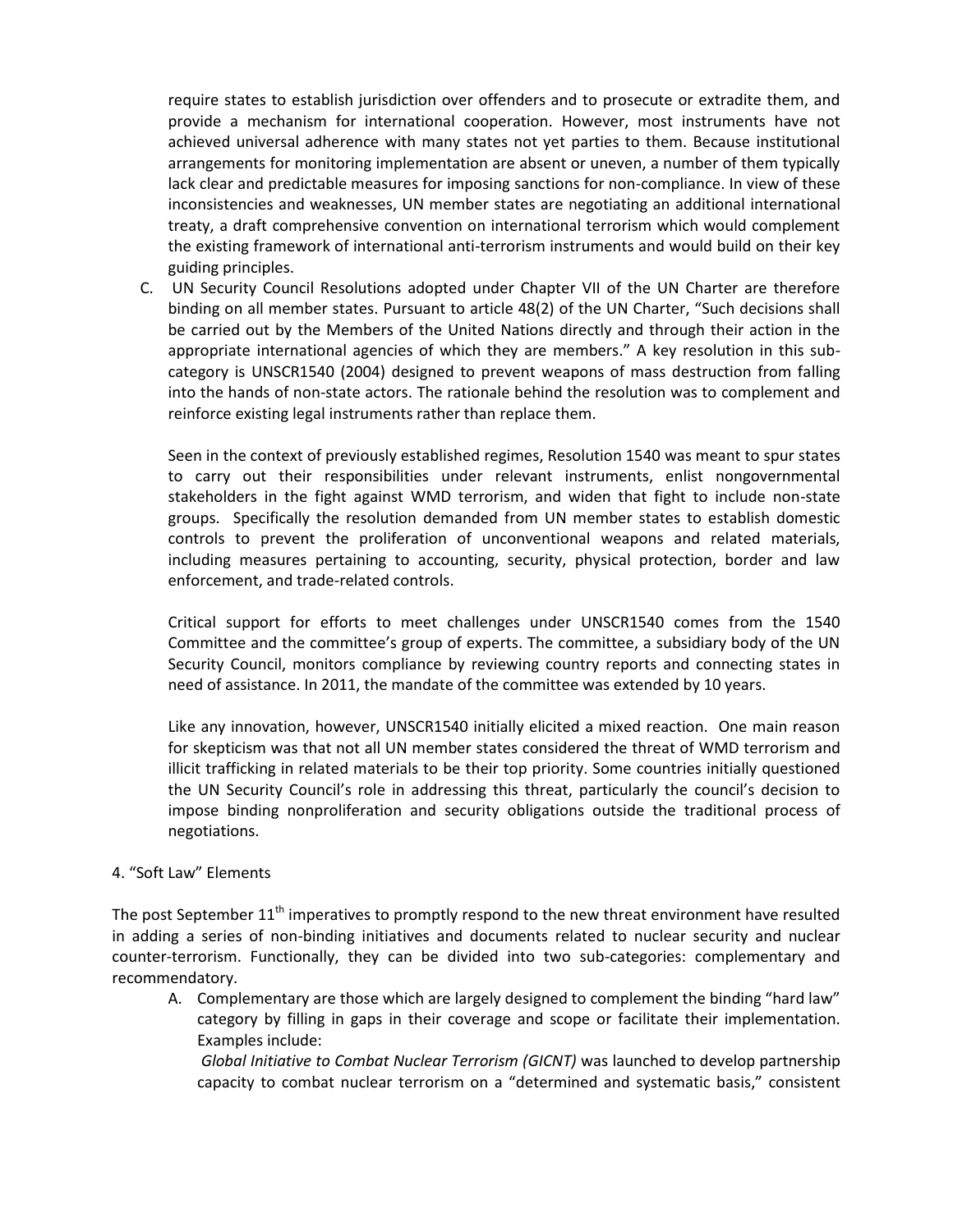with national legal authorities and obligations they have under relevant international legal frameworks, notably the Nuclear Terrorism Convention, CPPNM and its Amendment as well as UNSCR 1540. GICNT's 85 partner countries have a shared commitment to accomplish on a voluntary basis, among other goals, the following: improve accounting, control and physical protection systems for nuclear and other radioactive materials, enhance security of nuclear facilities, improve the ability to prevent illicit trafficking, ensure national legal and regulatory frameworks to provide for the implementation of criminal and civil liability for terrorists. These goals are outlined in the eight-point Statement of Principles accepted by partner nations upon joining the Global Initiative. The GICNT has conducted over 50 multilateral activities to enhance partner countries' capacity consistent with its mandate.

*Code of Conduct on the Safety and Security of Radioactive Sources* was originally developed under IAEA auspices to assist states in developing and maintaining high levels of safety and security for radioactive sources. Following the 11 September 2001 events, it was agreed that the Code of Conduct had to be revised to strengthen a number of security-related provisions and to address malicious and/or intentional misuse of radioactive sources. At the same time, member states agreed to develop an additional guidance on the import and export of radioactive sources which was included as Supplementary Guidance after endorsed in 2004 by the IAEA General Conference. In response to the invitation from the IAEA Director General, member states made political commitments in which they indicated their intention to implement this non-binding Code. As of late 2013, 119 member states have made such commitments, which signaled a wide support for initiating a process for upgrading the document to the "hard law" status. In October 2013, the International Conference on the Safety and Security of Radioactive Sources held in Abu Dhabi, United Arab Emirates discussed instruments and recommended that the IAEA should convene a working group to assess the merits of this option.

*Nuclear Suppliers Group (NSG)* is yet another non-binding complementary initiative with 45 members aimed to prevent nuclear exports for commercial and peaceful purposes from being used to make nuclear weapons. The group has developed and kept updating the guidelines for nuclear transfers (INFCIRC/254, Part 1) and guidelines for transfers of nuclearrelated dual-use equipment, materials and technology (INFCIRC/254 Part 2) which serve as a basis recommended for national export control regulations or laws and proscribed lists. Moreover, their provisions are used as informal guidance in the matrix prepared by 1540 experts for evaluating compliance with UNSCR1540 requirements. The group of experts developed a matrix for each state which includes about 390 fields covering activities related to operative part of the resolution. There are multiple links that enable the NSG to interact with "hard law" instruments and provide inputs in their implementation.

*Proliferation Security Initiative (PSI)* is a global effort by 70 partner states to stop WMD trafficking, their delivery systems, and related materials to and from states and non-state actors of proliferation concern by interdicting transfers to the extent of their capabilities and legal authorities. When a country joins the PSI, it endorses the PSI Statement of Interdiction Principles, which commits participants to establish a more coordinated and effective basis for such interdiction. Previous discussion to transform the PSI into a formal, legally-binding instrument identified potential difficulties at least in the near term. One reason is that some states which currently render conditional cooperation – including in interceptions within their territorial boundaries – are reluctant to join as members, given their concerns about the domestic and diplomatic consequences of being involved in all interceptions that PSI might undertake. The focus on joint training activities and limited information-sharing without binding commitment has allowed many more states to join the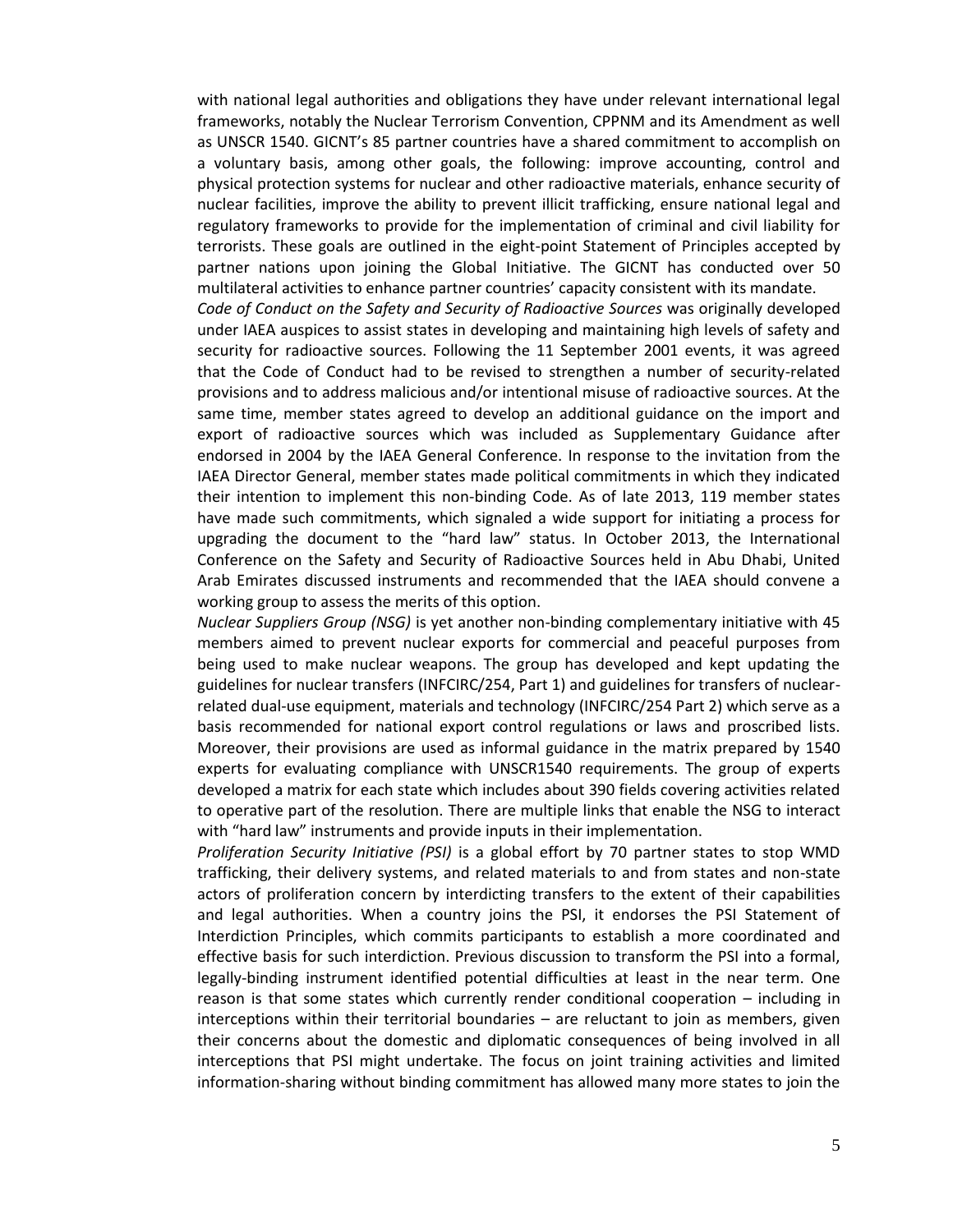PSI that would otherwise have not been possible. So long as these activities build capability to enforce WMD and even dual-use related laws, many more countries would be willing to participate without formal adherence to a legally binding regime.

The above examples do not constitute an exhaustive list of "soft law" initiatives and documents. It would be appropriate to add to the list communiques and documents of the 2010, 2012 and 2014 Nuclear Security Summits, G8 Global Partnership, and several more.

B. Recommendatory sub-category of the "soft law" documents covers a wide variety of sources including UN General Assembly resolutions and non-Chapter VII resolutions of the Security Council, UN guidance documents, technical recommendations by the IAEA and UNODC and many others which upon codification or endorsement can contribute to guiding principles or standards for states or organizations to strengthen nuclear security. Examples include: *The United Nations Global Counter-Terrorism Strategy (A/RES/60/288)* was unanimously adopted in 2006 by the UN General Assembly as a comprehensive strategy to fight terrorism through strengthening the capacity of states and the role of the UN system. Nuclear security measures are addressed by provisions to prosecute or extradite perpetrators of terrorist acts, cooperate and coordinate in combatting nuclear smuggling, improve security and protection of vulnerable targets, share best practices in counterterrorism capacity building and coordinate responses to terrorist attacks.

*IAEA publications in Nuclear Security Series (NSS)* are designed to assist states in implementing their obligations to strengthen nuclear security. The series has a four-tiered structure consisting at the top of 1) fundamentals (principles and essentials of nuclear security), followed by 2) recommendations (general approaches and application of fundaments), 3) implementing guides (broad guides for implementation of recommendations), and 4) technical guidance (reference and training manuals for implementing guides). Examples in this series include "Objectives and Essential Elements of State's Nuclear Security Regime," which lists and explains 12 essential elements of a state's nuclear security regime as well as "Nuclear Security Recommendations on Physical Protection of Nuclear Material and Nuclear Facilities" (INFCIRC/225/Revision 5). The latter covers the objectives of state's physical protection regime, the elements of physical protection, the requirements for measures against unauthorized removal, and the requirements for measures against sabotage.

Unlike safety and nonproliferation, the international legal framework for nuclear security has no single treaty or convention that establishes a basic legal regime for addressing nuclear security or terrorism. Rather, it is a continuously evolving web of instruments and documents with different status and scope. The process of streamlining and rationalizing the overall legal framework will require addressing a number of challenges including continued refocusing on sub-state actors, slow ratification and lack of universality, substantive and procedural discrepancies, conflicting interpretations, insufficient monitoring and reporting, inadequate domestic implementation, and poor horizontal coordination. Much work is yet to be done to accomplish this task.

## 5. Criminalization and Nuclear Forensics

Without an effective, enforceable legal framework and relevant measures at the state level, international efforts to prevent nuclear terrorism and ensure the security of nuclear materials and facilities will be well-intentioned, but largely ineffective. It is important to continue to develop a wide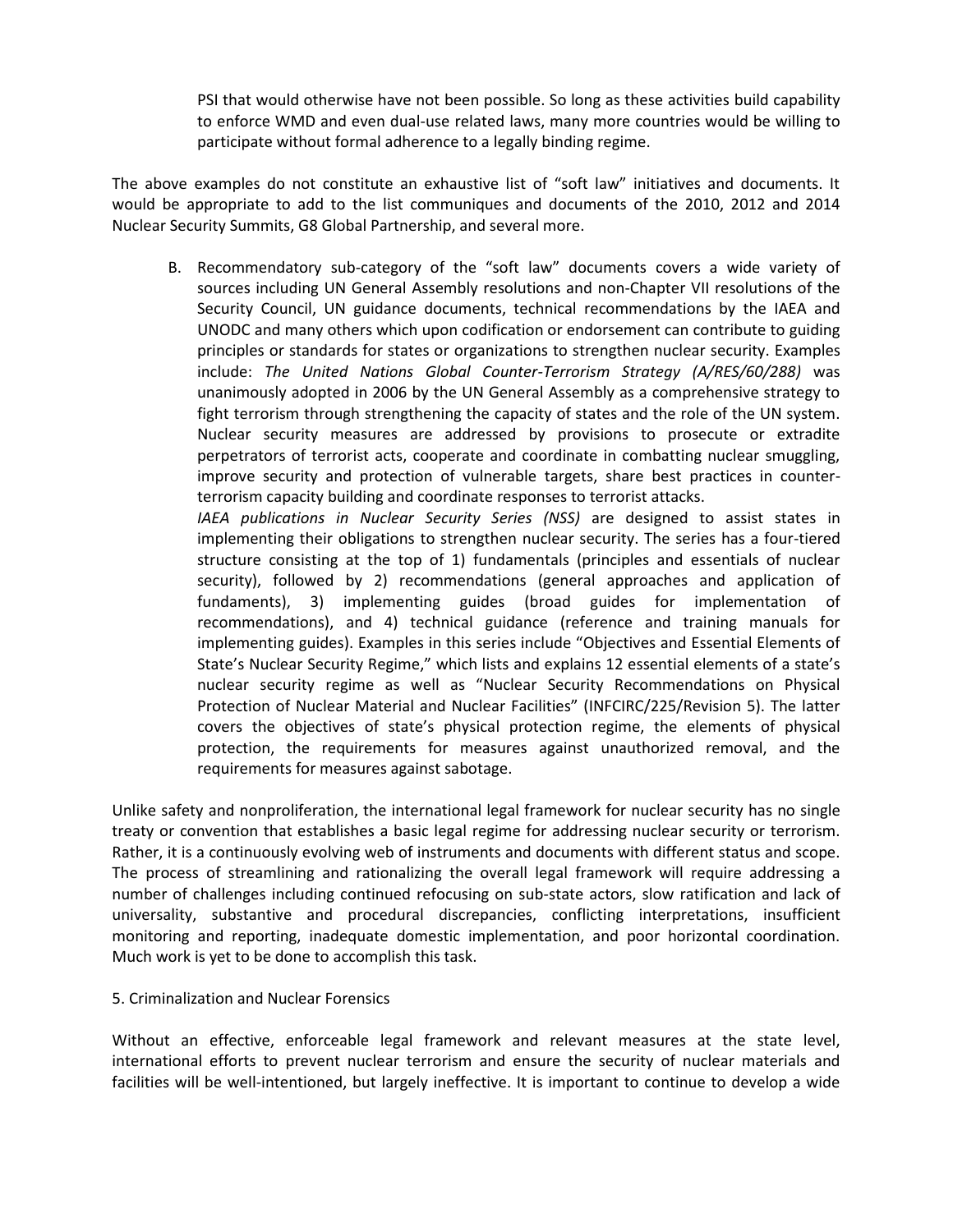range of both criminal and civil instruments that would deter the perpetrators of acts threatening nuclear security. One of the principal concerns surrounding the need for the accelerated use of criminal prosecution against nuclear smugglers and security violators is its apparent ineffectiveness. Successful prosecution and convictions, in most cases, require extensive investigative work, high burden of proof, the establishment of criminal intent and effective presentation of the above in court. Sometimes consideration of secrecy prevents a successful investigation while the involvement of individuals from several countries, unresolved cross-border issues, unclear jurisdiction and the reluctance to share the information necessary for prosecution lead to ineffective penalties and failed convictions.

The existing legal framework in its entirety has provisions whereby state parties should identify actions threatening nuclear security and establish them as criminal offences in national law, with appropriate criminal or civil penalties commensurate with the serious nature of these offences. These provisions are found in several "hard law" instruments including CPPNM (article 7); CPPNM 2005 Amendment (new article 7); Nuclear Terrorism Convention (articles 2 and 5), UNSCR1373 (para 2c) and UNSCR 1540 (para 3d). In addition, under GICNT principle 6, partner states are committed to ensure adequate national legal and regulatory framework sufficient to provide for the implementation of appropriate criminal and, if applicable, civil liability for terrorists and those who facilitate acts of nuclear terrorism. Likewise, the Communique of the 2014 Nuclear Security Summit in The Hague underscores the need for legislative measures to enable national prosecutions in the context of illegal trafficking. Other "soft law" documents have similar provisions and provide sufficient flexibility for governments to collaborate and exchange information in a manner consistent with their legislation.

In this sense, nuclear forensics represents the principal method for analyzing materials used to commit crimes and tracking these materials to the culprit. As evidentiary procedure it is the examination of nuclear and other radioactive material, or other evidence that is contaminated by radioactive material, in the context of legal proceedings under international or national law related to nuclear security. Prevention, detection, and response are the three main steps in maintaining nuclear security and combatting nuclear terrorism. Nuclear forensics helps keep nuclear materials under control by providing clues into their history. It thus contributes to effective measures for preventing the loss of nuclear material from the same source. Forensics can also deter. If investigators undertake collaborative forensics projects under the international legal framework, they can drive up risks for potential perpetrators. Greater prospects of being detected and punished translate into deterrence.

## 6. Conclusion

The diversity and multi-functionality of the international legal framework make it possible to successfully prosecute those who are involved in a theft, diversion and use of nuclear material for acts of terrorism. There are at least three preconditions for accomplishing this mission, i.e. recognition by governments that nuclear terrorism is a global menace, the government's commitment to collaborate and provide assistance including nuclear forensics and the establishment of an effective national legal mechanism. Once these elements are in place, the international legal framework can provide an umbrella under which to pursue vitally important goals of protection, enforcement, criminalization and prosecution.

# Reference

1) "Application of Nuclear Forensics in Combating Illicit Trafficking of Nuclear and Other Radioactive Material," TECDOC No 1730, IAEA, 2014.